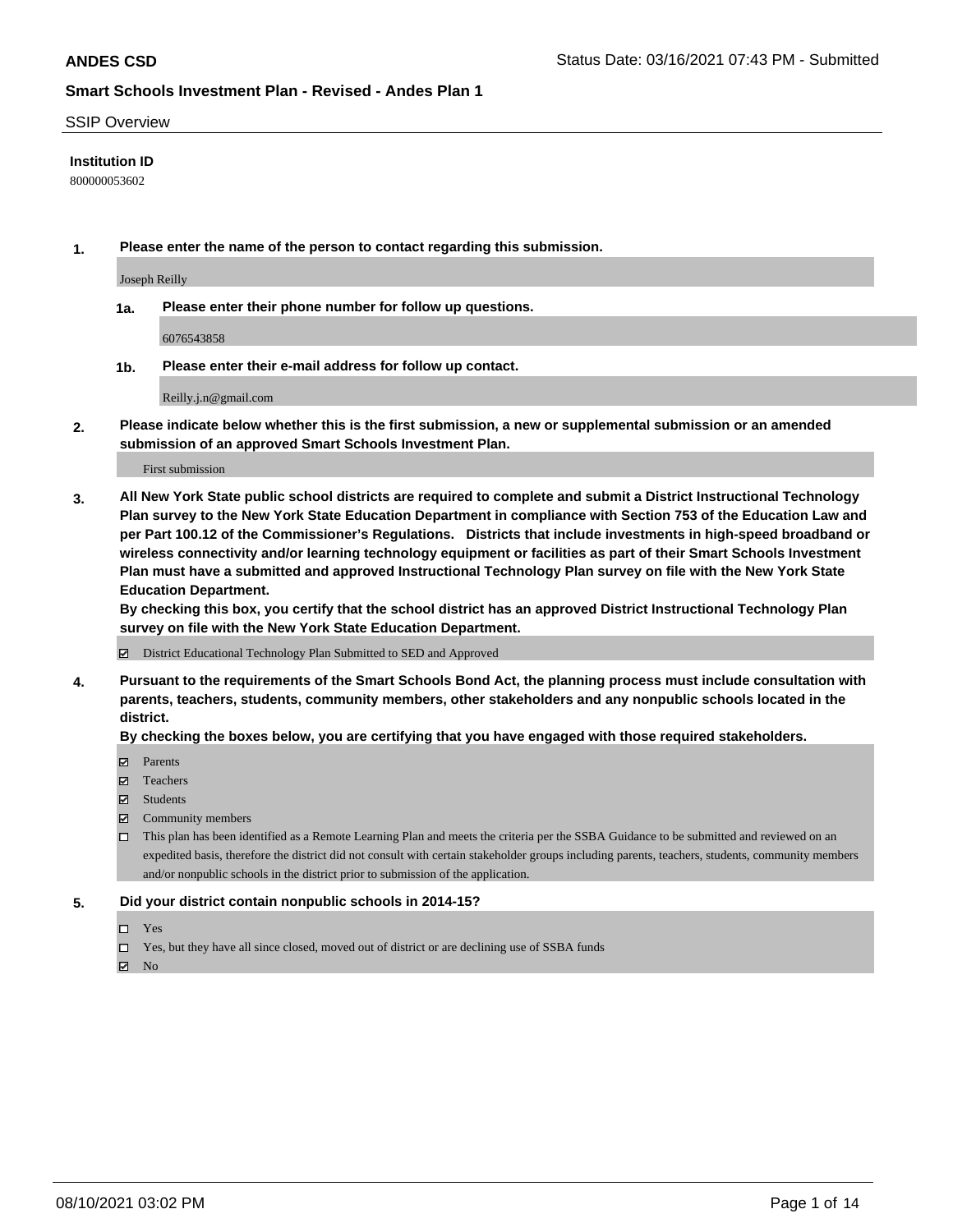#### SSIP Overview

**6. Certify that the following required steps have taken place by checking the boxes below:**

- The district developed and the school board approved a preliminary Smart Schools Investment Plan.
- The preliminary plan was posted on the district website for at least 30 days. The district included an address to which any written comments on the plan should be sent.
- $\boxtimes$  The school board conducted a hearing that enabled stakeholders to respond to the preliminary plan. This hearing may have occured as part of a normal Board meeting, but adequate notice of the event must have been provided through local media and the district website for at least two weeks prior to the meeting.
- The district prepared a final plan for school board approval and such plan has been approved by the school board.
- $\boxtimes$  The final proposed plan that has been submitted has been posted on the district's website.
- This Plan has been identified as a Remote Learning Plan and meets the criteria per the SSBA Guidance to be submitted and reviewed on an expedited basis, therefore this plan has not met certain stakeholder engagement requirements including, consulting with nonpublic schools in advance of plan submission, having the school board conduct a hearing on the plan and/or posting the plan to the district website for a minimum of 30 days. This district will post the Remote Learning Plan to the district's website upon submission of the application.
- **6a. Please upload the proposed Smart Schools Investment Plan (SSIP) that was posted on the district's website, along with any supporting materials. Note that this should be different than your recently submitted Educational Technology Survey. The Final SSIP, as approved by the School Board, should also be posted on the website and remain there during the course of the projects contained therein.**

Smart Schools Presentation.pdf

**6b. Enter the webpage address where the final Smart Schools Investment Plan is posted. The Plan should remain posted for the life of the included projects.**

http://www.andescentralschool.org/forms\_and\_files

**7. Please enter an estimate of the total number of students and staff that will benefit from this Smart Schools Investment Plan based on the cumulative projects submitted to date.**

125

**8. An LEA/School District may partner with one or more other LEA/School Districts to form a consortium to pool Smart Schools Bond Act funds for a project that meets all other Smart School Bond Act requirements. Each school district participating in the consortium will need to file an approved Smart Schools Investment Plan for the project and submit a signed Memorandum of Understanding that sets forth the details of the consortium including the roles of each respective district.**

 $\Box$  The district plans to participate in a consortium to partner with other school district(s) to implement a Smart Schools project.

**9. Please enter the name and 6-digit SED Code for each LEA/School District participating in the Consortium.**

| <b>Partner LEA/District</b> | <b>ISED BEDS Code</b> |
|-----------------------------|-----------------------|
| (No Response)               | (No Response)         |

**10. Please upload a signed Memorandum of Understanding with all of the participating Consortium partners.**

(No Response)

**11. Your district's Smart Schools Bond Act Allocation is:**

\$87,858

**12. Final 2014-15 BEDS Enrollment to calculate Nonpublic Sharing Requirement**

|            | <b>Public Enrollment</b> | l Nonpublic Enrollment | Total Enrollment | l Nonpublic Percentage |
|------------|--------------------------|------------------------|------------------|------------------------|
| Enrollment |                          |                        | 91.00            | 0.00                   |

**13. This table compares each category budget total, as entered in that category's page, to the total expenditures listed in the category's expenditure table. Any discrepancies between the two must be resolved before submission.**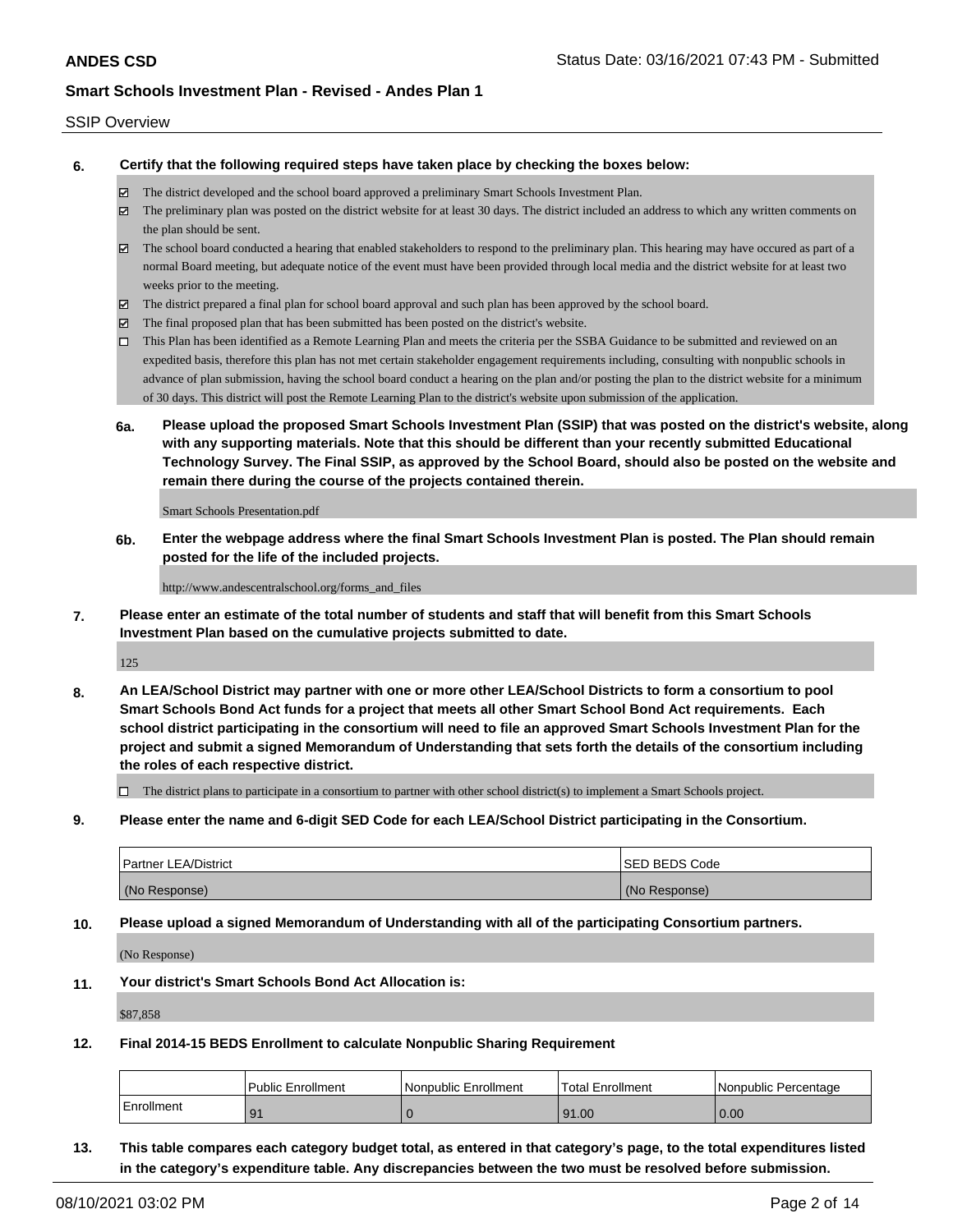# SSIP Overview

|                                                 | <b>Sub-Allocations</b> | <b>Expenditure Totals</b> | Difference |
|-------------------------------------------------|------------------------|---------------------------|------------|
| <b>School Connectivity</b>                      | 3,795.00               | 3,795.00                  | 0.00       |
| <b>Connectivity Projects for</b><br>Communities | 0.00                   | 0.00                      | 0.00       |
| Classroom Technology                            | 83,764.00              | 83,764.00                 | 0.00       |
| Pre-Kindergarten Classrooms                     | 0.00                   | 0.00                      | 0.00       |
| Replace Transportable<br>Classrooms             | 0.00                   | 0.00                      | 0.00       |
| <b>High-Tech Security Features</b>              | 0.00                   | 0.00                      | 0.00       |
| Nonpublic Loan                                  | 0.00                   | 0.00                      | 0.00       |
| Totals:                                         | 87,559                 | 87,559                    | 0          |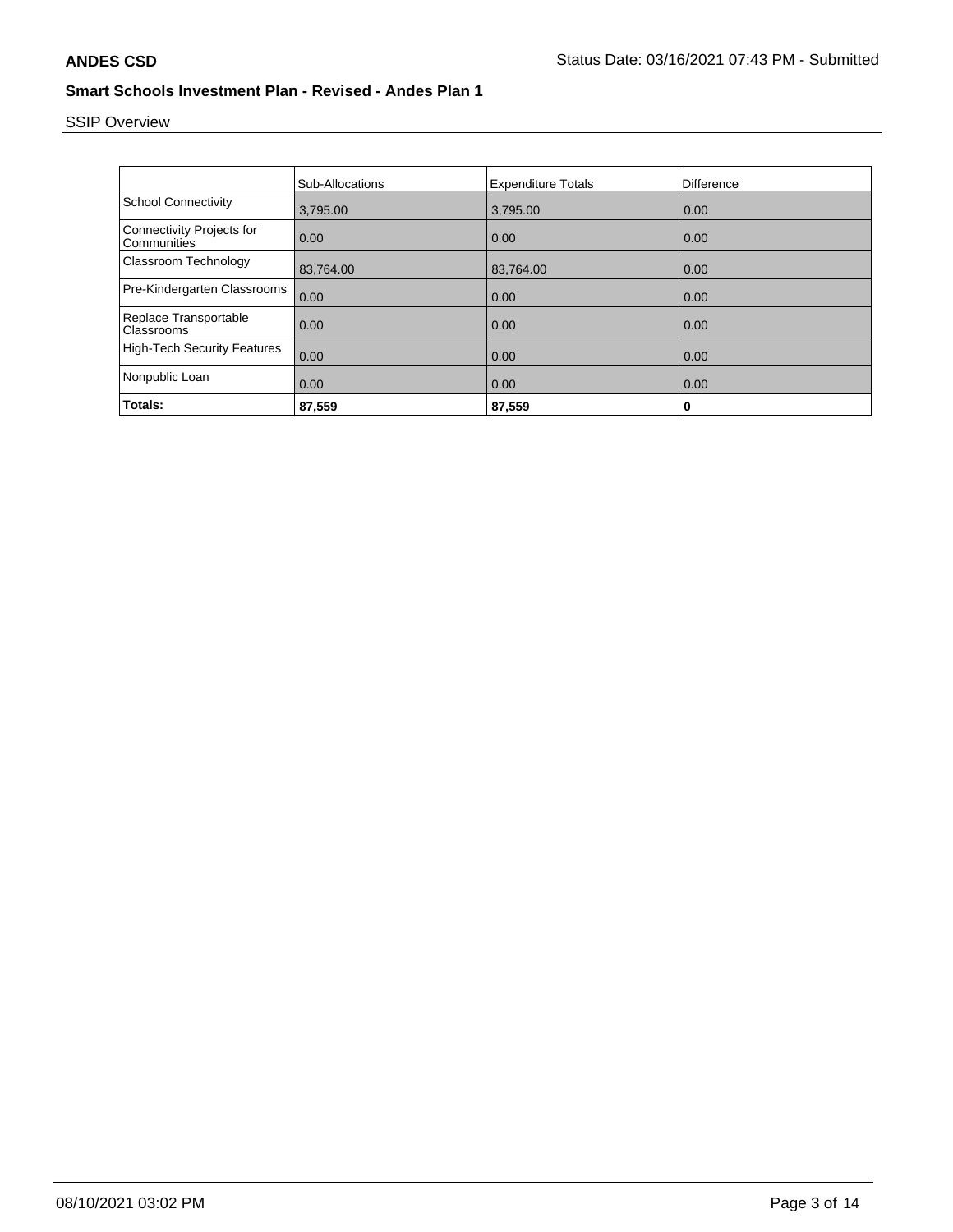School Connectivity

- **1. In order for students and faculty to receive the maximum benefit from the technology made available under the Smart Schools Bond Act, their school buildings must possess sufficient connectivity infrastructure to ensure that devices can be used during the school day. Smart Schools Investment Plans must demonstrate that:**
	- **• sufficient infrastructure that meets the Federal Communications Commission's 100 Mbps per 1,000 students standard currently exists in the buildings where new devices will be deployed, or**
	- **• is a planned use of a portion of Smart Schools Bond Act funds, or**
	- **• is under development through another funding source.**

**Smart Schools Bond Act funds used for technology infrastructure or classroom technology investments must increase the number of school buildings that meet or exceed the minimum speed standard of 100 Mbps per 1,000 students and staff within 12 months. This standard may be met on either a contracted 24/7 firm service or a "burstable" capability. If the standard is met under the burstable criteria, it must be:**

**1. Specifically codified in a service contract with a provider, and**

**2. Guaranteed to be available to all students and devices as needed, particularly during periods of high demand, such as computer-based testing (CBT) periods.**

**Please describe how your district already meets or is planning to meet this standard within 12 months of plan submission.**

Andes Central School subscribes to broadband service through Otsego Northern Catskill BOCES. Andes currently exceeds the standard.

**1a. If a district believes that it will be impossible to meet this standard within 12 months, it may apply for a waiver of this requirement, as described on the Smart Schools website. The waiver must be filed and approved by SED prior to submitting this survey.**

 $\Box$  By checking this box, you are certifying that the school district has an approved waiver of this requirement on file with the New York State Education Department.

**2. Connectivity Speed Calculator (Required). If the district currently meets the required speed, enter "Currently Met" in the last box: Expected Date When Required Speed Will be Met.**

|                  | I Number of<br><b>Students</b> | Required Speed<br>lin Mbps | Current Speed in<br><b>Mbps</b> | Expected Speed<br>to be Attained | <b>Expected Date</b><br>When Reauired |
|------------------|--------------------------------|----------------------------|---------------------------------|----------------------------------|---------------------------------------|
|                  |                                |                            |                                 |                                  | Within 12 Months 1Speed Will be Met   |
| Calculated Speed | 93                             | 9.30                       | 850                             | 850                              | <b>Currently Met</b>                  |

### **3. Describe how you intend to use Smart Schools Bond Act funds for high-speed broadband and/or wireless connectivity projects in school buildings.**

Andes Central School is committed to the ongoing challenge of supporting a one-to-one learning environment and the network required by the students and teachers. Using a combination of Smart School and Federal Erate funds to provide a robust network. The district is applying for funds from both sources to purchase updated wireless access points and additional power over ethernet 10 gb switches. This will provide high speed wifi access for the students using chromebooks for independent learning.

**4. Describe the linkage between the district's District Instructional Technology Plan and how the proposed projects will improve teaching and learning. (There should be a link between your response to this question and your responses to Question 1 in Section IV - NYSED Initiatives Alignment: "Explain how the district use of instructional technology will serve as a part of a comprehensive and sustained effort to support rigorous academic standards attainment and performance improvement for students."** 

**Your answer should also align with your answers to the questions in Section II - Strategic Technology Planning and the associated Action Steps in Section III - Action Plan.)**

Andes Central School believes that a one-to-one learning environment allows students to achieve rather than focus on passive learning. In the One-to-One environment a student who needs extended time or additional help can reach out to the teacher outside of the arbitrary 45 minutes of a traditional class. Students who need outside resources can tap into the internet for reinforcement of concepts. Advanced students can expand their learning and tap into advanced resources.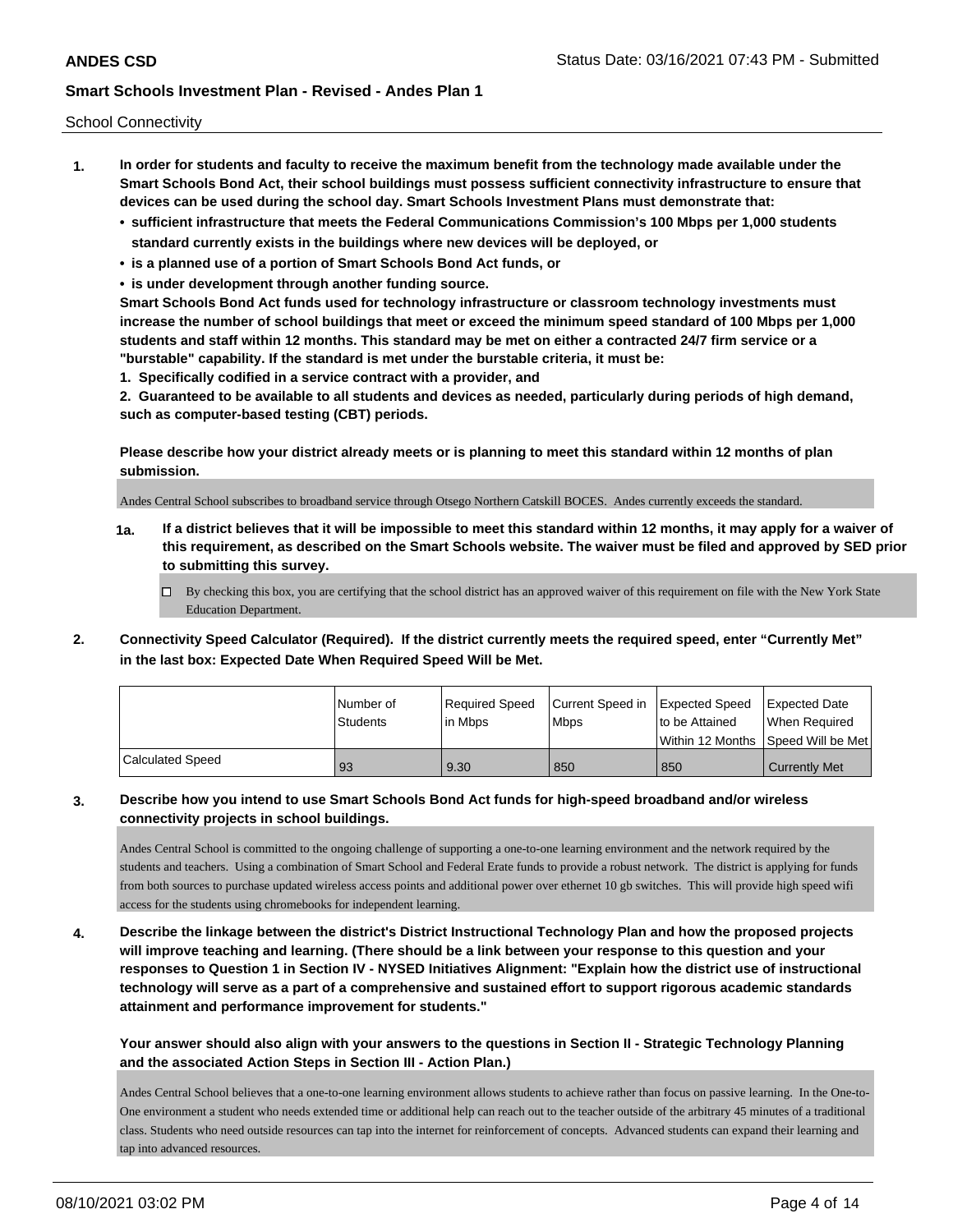School Connectivity

**5. If the district wishes to have students and staff access the Internet from wireless devices within the school building, or in close proximity to it, it must first ensure that it has a robust Wi-Fi network in place that has sufficient bandwidth to meet user demand.**

**Please describe how you have quantified this demand and how you plan to meet this demand.**

Andes Central School works with the network planning specialists the administration and the technology staff review all learning spaces every year. They consider the content, the student loads, and the wireless capacity in those spaces. Based on those reviews, Andes uses Erate funds and BOCES technical support to make sure that all students have the resources that they require.

**6. Smart Schools plans with any expenditures in the School Connectivity category require a project number from the Office of Facilities Planning. Districts must submit an SSBA LOI and receive project numbers prior to submitting the SSIP. As indicated on the LOI, some projects may be eligible for a streamlined review and will not require a building permit.**

**Please indicate on a separate row each project number given to you by the Office of Facilities Planning.**

| Project Number        |  |
|-----------------------|--|
| 12-01-02-04-0-001-BA1 |  |

**7. Certain high-tech security and connectivity infrastructure projects may be eligible for an expedited review process as determined by the Office of Facilities Planning.**

**Was your project deemed eligible for streamlined review?**

Yes

**7a. Districts that choose the Streamlined Review Process will be required to certify that they have reviewed all installations with their licensed architect or engineer of record and provide that person's name and license number. The licensed professional must review the products and proposed method of installation prior to implementation and review the work during and after completion in order to affirm that the work was codecompliant, if requested.**

I certify that I have reviewed all installations with a licensed architect or engineer of record.

**8. Include the name and license number of the architect or engineer of record.**

| Name          | License Number |
|---------------|----------------|
| Jamaes Hickey | 36702          |

**9. Public Expenditures – Loanable (Counts toward the nonpublic loan calculation)**

| Select the allowable expenditure type.<br>Repeat to add another item under each type. | <b>PUBLIC</b> Items to be<br>l Purchased | Quantity           | Cost Per Item    | <b>Total Cost</b> |
|---------------------------------------------------------------------------------------|------------------------------------------|--------------------|------------------|-------------------|
| (No Response)                                                                         | (No Response)                            | (No<br>l Response) | (No<br>Response) | 0.00              |
|                                                                                       |                                          | U                  | 0.00             |                   |

**10. Public Expenditures – Non-Loanable (Does not count toward nonpublic loan calculation)**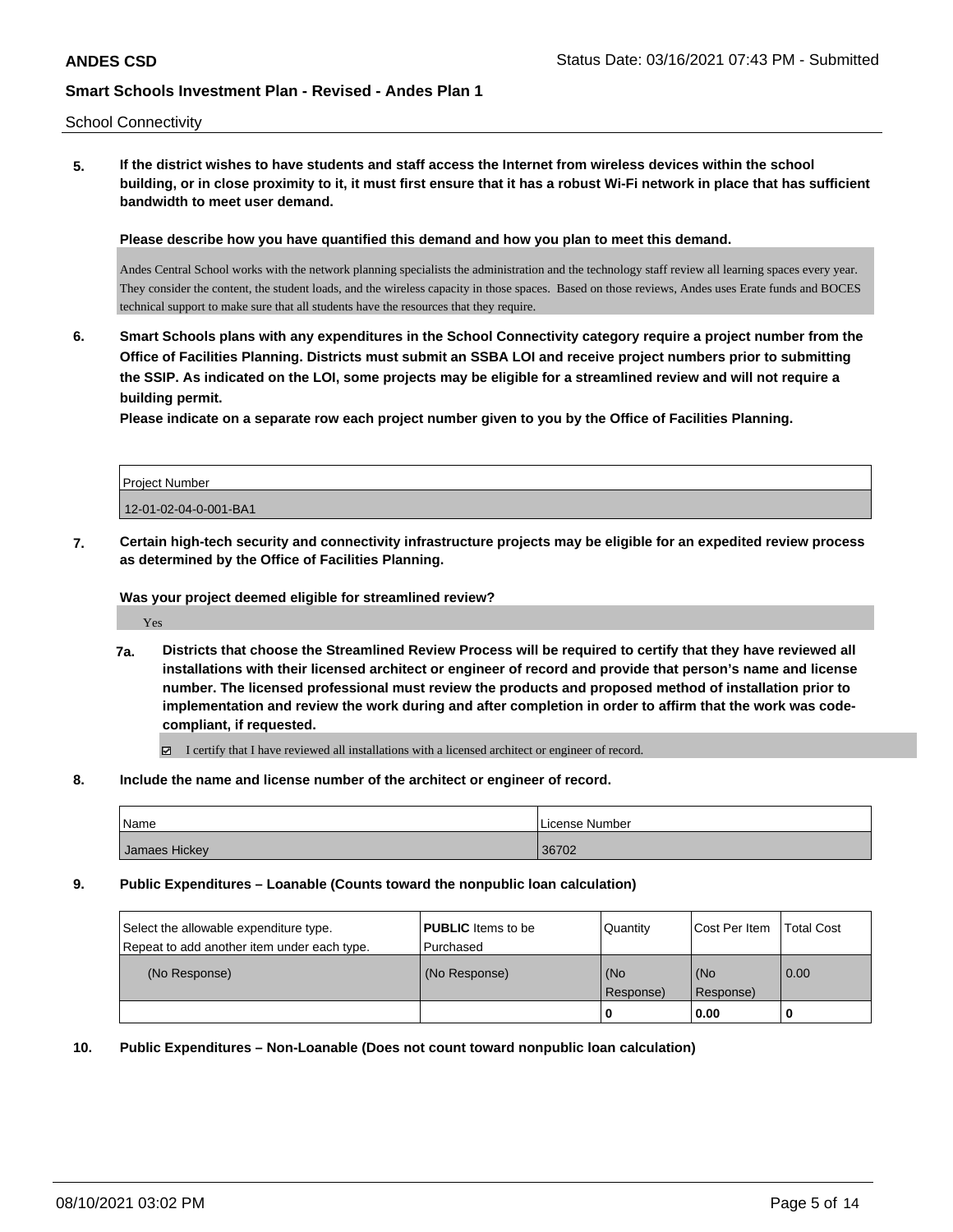School Connectivity

| Select the allowable expenditure | <b>PUBLIC</b> Items to be purchased | Quantity | Cost per Item | <b>Total Cost</b> |
|----------------------------------|-------------------------------------|----------|---------------|-------------------|
| type.                            |                                     |          |               |                   |
| Repeat to add another item under |                                     |          |               |                   |
| each type.                       |                                     |          |               |                   |
| Network/Access Costs             | AP305C Wi-Fi6 2x2 Access Point      | 23       | 85.00         | 1,955.00          |
|                                  | Erate 80% discount                  |          |               |                   |
| Network/Access Costs             | AP305C Access Point Licenses Erate  | 23       | 80.00         | 1,840.00          |
|                                  | 80% discount                        |          |               |                   |
|                                  |                                     | 46       | 165.00        | 3,795             |

### **11. Final 2014-15 BEDS Enrollment to calculate Nonpublic Sharing Requirement (no changes allowed.)**

|            | <b>Public Enrollment</b> | Nonpublic Enrollment | Total Enrollment | I Nonpublic Percentage |
|------------|--------------------------|----------------------|------------------|------------------------|
| Enrollment |                          |                      | 91.00            | 0.00                   |

# **12. Total Public Budget - Loanable (Counts toward the nonpublic loan calculation)**

|                                                 | Public Allocations | <b>Estimated Nonpublic Loan</b><br>Amount | Estimated Total Sub-Allocations |
|-------------------------------------------------|--------------------|-------------------------------------------|---------------------------------|
| Network/Access Costs                            | 0.00               | 0.00                                      | 0.00                            |
| School Internal Connections and  <br>Components | 0.00               | 0.00                                      | 0.00                            |
| Other                                           | 0.00               | 0.00                                      | 0.00                            |
| Totals:                                         | 0.00               | 0                                         | 0                               |

### **13. Total Public Budget – Non-Loanable (Does not count toward the nonpublic loan calculation)**

|                                            | Sub-       |
|--------------------------------------------|------------|
|                                            | Allocation |
| Network/Access Costs                       | 3,795.00   |
| <b>Outside Plant Costs</b>                 | 0.00       |
| School Internal Connections and Components | 0.00       |
| <b>Professional Services</b>               | 0.00       |
| Testing                                    | 0.00       |
| <b>Other Upfront Costs</b>                 | 0.00       |
| <b>Other Costs</b>                         | 0.00       |
| <b>Totals:</b>                             | 3,795.00   |

# **14. School Connectivity Totals**

|                          | Total Sub-Allocations |
|--------------------------|-----------------------|
| Total Loanable Items     | $\overline{0.00}$     |
| Total Non-Ioanable Items | 3,795.00              |
| Totals:                  | 3,795                 |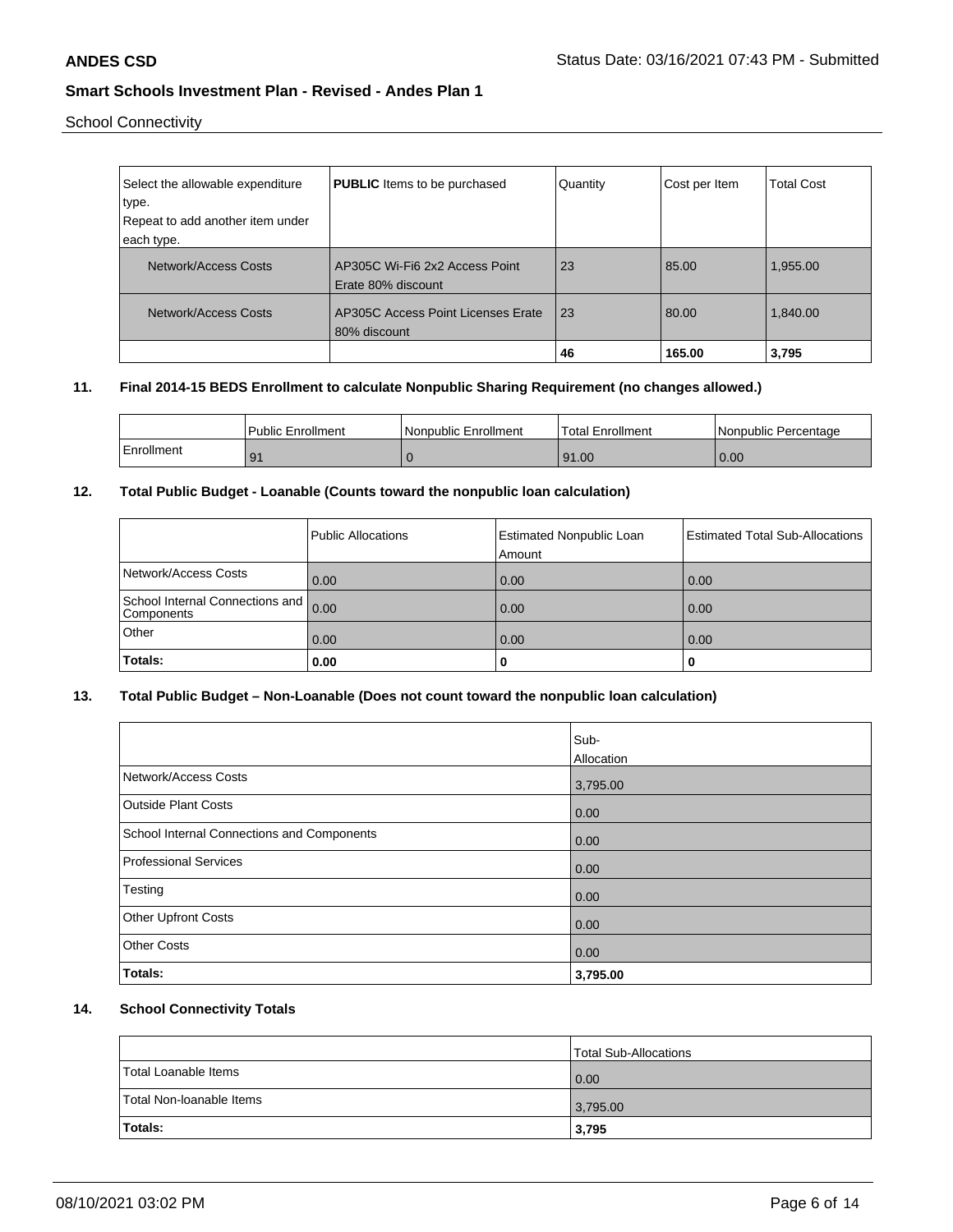Community Connectivity (Broadband and Wireless)

**1. Describe how you intend to use Smart Schools Bond Act funds for high-speed broadband and/or wireless connectivity projects in the community.**

(No Response)

**2. Please describe how the proposed project(s) will promote student achievement and increase student and/or staff access to the Internet in a manner that enhances student learning and/or instruction outside of the school day and/or school building.**

(No Response)

**3. Community connectivity projects must comply with all the necessary local building codes and regulations (building and related permits are not required prior to plan submission).**

 $\Box$  I certify that we will comply with all the necessary local building codes and regulations.

**4. Please describe the physical location of the proposed investment.**

(No Response)

**5. Please provide the initial list of partners participating in the Community Connectivity Broadband Project, along with their Federal Tax Identification (Employer Identification) number.**

| <b>Project Partners</b> | l Federal ID # |
|-------------------------|----------------|
| (No Response)           | (No Response)  |

**6. Please detail the type, quantity, per unit cost and total cost of the eligible items under each sub-category.**

| Select the allowable expenditure | Item to be purchased | Quantity      | Cost per Item | <b>Total Cost</b> |
|----------------------------------|----------------------|---------------|---------------|-------------------|
| type.                            |                      |               |               |                   |
| Repeat to add another item under |                      |               |               |                   |
| each type.                       |                      |               |               |                   |
| (No Response)                    | (No Response)        | (No Response) | (No Response) | 0.00              |
|                                  |                      | o             | 0.00          |                   |

**7. If you are submitting an allocation for Community Connectivity, complete this table.**

**Note that the calculated Total at the bottom of the table must equal the Total allocation for this category that you entered in the SSIP Overview overall budget.**

|                                    | Sub-Allocation |
|------------------------------------|----------------|
| Network/Access Costs               | (No Response)  |
| Outside Plant Costs                | (No Response)  |
| <b>Tower Costs</b>                 | (No Response)  |
| <b>Customer Premises Equipment</b> | (No Response)  |
| <b>Professional Services</b>       | (No Response)  |
| Testing                            | (No Response)  |
| <b>Other Upfront Costs</b>         | (No Response)  |
| <b>Other Costs</b>                 | (No Response)  |
| Totals:                            | 0.00           |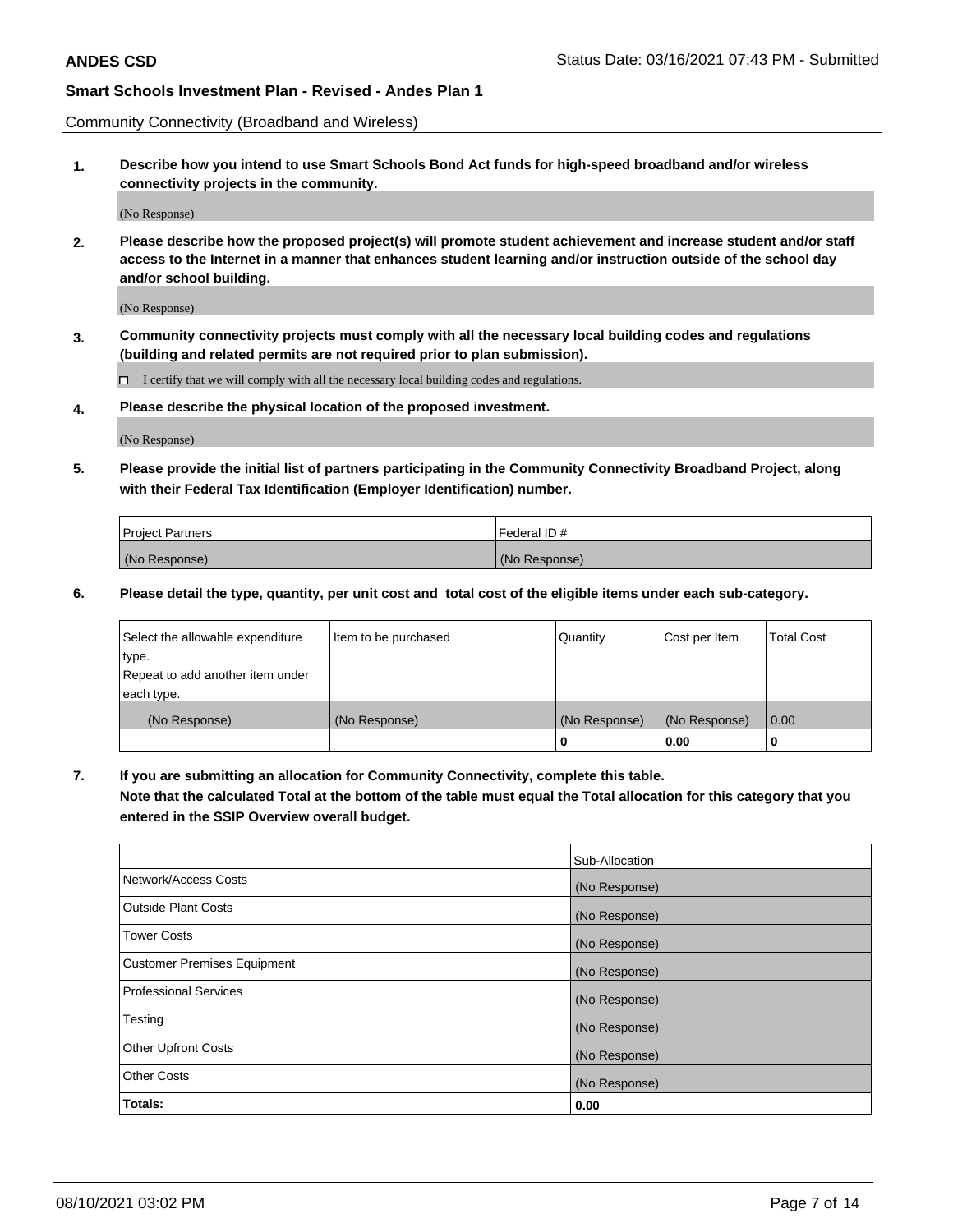#### Classroom Learning Technology

**1. In order for students and faculty to receive the maximum benefit from the technology made available under the Smart Schools Bond Act, their school buildings must possess sufficient connectivity infrastructure to ensure that devices can be used during the school day. Smart Schools Investment Plans must demonstrate that sufficient infrastructure that meets the Federal Communications Commission's 100 Mbps per 1,000 students standard currently exists in the buildings where new devices will be deployed, or is a planned use of a portion of Smart Schools Bond Act funds, or is under development through another funding source. Smart Schools Bond Act funds used for technology infrastructure or classroom technology investments must increase the number of school buildings that meet or exceed the minimum speed standard of 100 Mbps per 1,000 students and staff within 12 months. This standard may be met on either a contracted 24/7 firm service or a "burstable" capability. If the standard is met under the burstable criteria, it must be:**

**1. Specifically codified in a service contract with a provider, and**

**2. Guaranteed to be available to all students and devices as needed, particularly during periods of high demand, such as computer-based testing (CBT) periods.**

**Please describe how your district already meets or is planning to meet this standard within 12 months of plan submission.**

.Andes Central School subscribes to broadband services through Otsego -Nothern Catskill BOCES. They Currently exceed the standard.

- **1a. If a district believes that it will be impossible to meet this standard within 12 months, it may apply for a waiver of this requirement, as described on the Smart Schools website. The waiver must be filed and approved by SED prior to submitting this survey.**
	- By checking this box, you are certifying that the school district has an approved waiver of this requirement on file with the New York State Education Department.
- **2. Connectivity Speed Calculator (Required). If the district currently meets the required speed, enter "Currently Met" in the last box: Expected Date When Required Speed Will be Met.**

|                  | l Number of     | Required Speed | Current Speed in | Expected Speed     | Expected Date        |
|------------------|-----------------|----------------|------------------|--------------------|----------------------|
|                  | <b>Students</b> | in Mbps        | <b>Mbps</b>      | to be Attained     | When Required        |
|                  |                 |                |                  | l Within 12 Months | Speed Will be Met    |
| Calculated Speed | 93              | 9.30           | 850              | 850                | <b>Currently Met</b> |

**3. If the district wishes to have students and staff access the Internet from wireless devices within the school building, or in close proximity to it, it must first ensure that it has a robust Wi-Fi network in place that has sufficient bandwidth to meet user demand.**

**Please describe how you have quantified this demand and how you plan to meet this demand.**

Andes Central School regularly consults with the planning specialist from Otsego-Northern Catskill BOCES. District personnel and the planning specialist review the educational and public spaces for wireless demand and for available service. They adjust for any changes in requirements and add wireless access points as required.

**4. All New York State public school districts are required to complete and submit an Instructional Technology Plan survey to the New York State Education Department in compliance with Section 753 of the Education Law and per Part 100.12 of the Commissioner's Regulations.**

**Districts that include educational technology purchases as part of their Smart Schools Investment Plan must have a submitted and approved Instructional Technology Plan survey on file with the New York State Education Department.**

By checking this box, you are certifying that the school district has an approved Instructional Technology Plan survey on file with the New York State Education Department.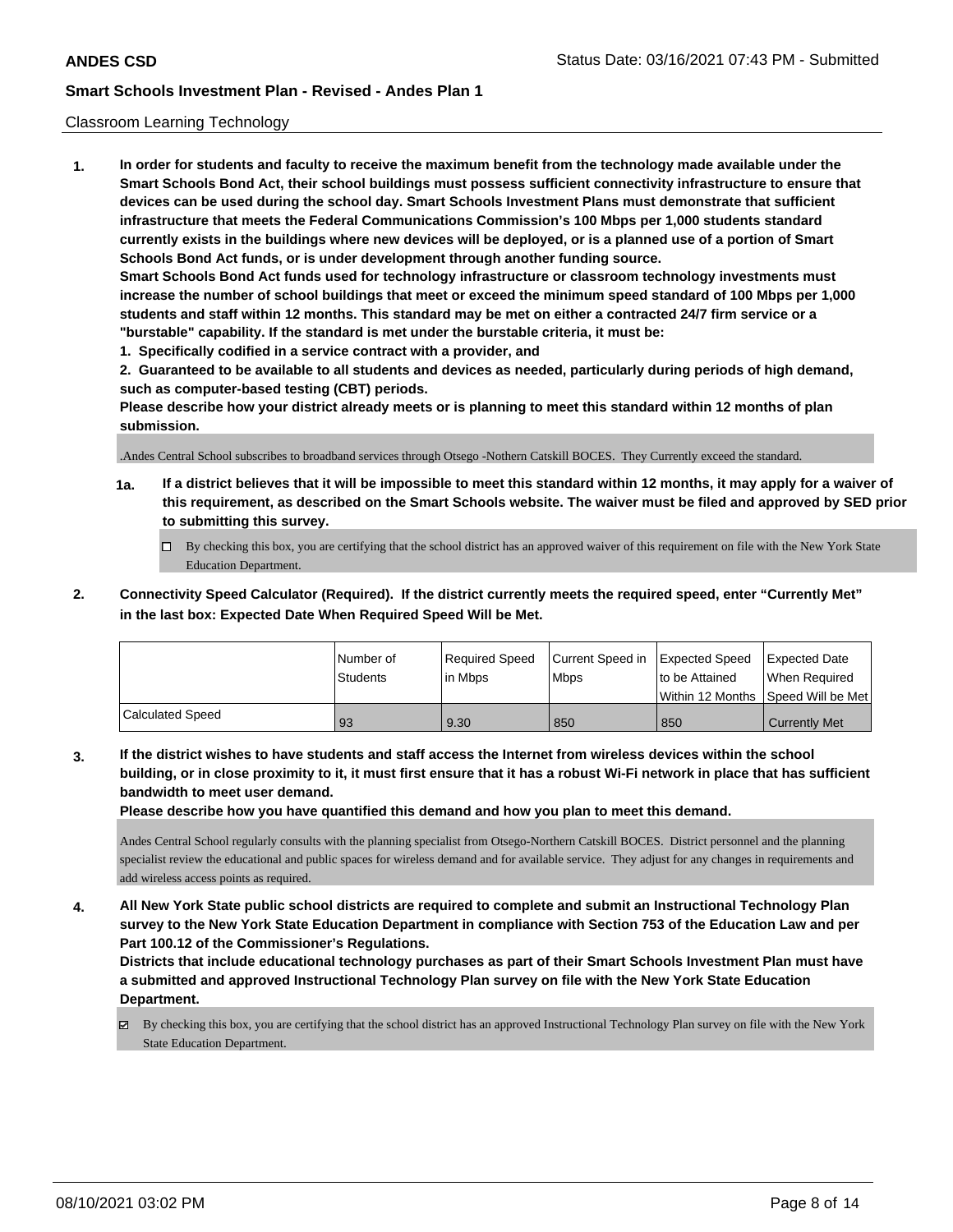#### Classroom Learning Technology

**5. Describe the devices you intend to purchase and their compatibility with existing or planned platforms or systems. Specifically address the adequacy of each facility's electrical, HVAC and other infrastructure necessary to install and support the operation of the planned technology.**

Andes Central has established a goal of establishing a one to one learning environment and support a classroom environment where the students are active participants rather than passive learners.

The district proposes purchasing touch sensitive Chromebooks for student and faculty use. Those devices do not have an impact on the infrastructure as they are replacing existing devices.

The district also proposes purchasing Epson Interactive Projectors for their classrooms. These projectors will replace existing projectors and will have no impact on existing infrastructure.

Finally, the district is proposing to equip five classrooms with Interactive panels from Viewsonic. These devices will plug into existing outlets and have no impact on HVAC or other infrastructure resources.

#### **6. Describe how the proposed technology purchases will:**

- **> enhance differentiated instruction;**
- **> expand student learning inside and outside the classroom;**
- **> benefit students with disabilities and English language learners; and**
- **> contribute to the reduction of other learning gaps that have been identified within the district.**

**The expectation is that districts will place a priority on addressing the needs of students who struggle to succeed in a rigorous curriculum. Responses in this section should specifically address this concern and align with the district's Instructional Technology Plan (in particular Question 2 of E. Curriculum and Instruction: "Does the district's instructional technology plan address the needs of students with disabilities to ensure equitable access to instruction, materials and assessments?" and Question 3 of the same section: "Does the district's instructional technology plan address the provision of assistive technology specifically for students with disabilities to ensure access to and participation in the general curriculum?")**

**In addition, describe how the district ensures equitable access to instruction, materials and assessments and participation in the general curriculum for both SWD and English Language Learners/Multilingual Learners (ELL/MLL) students.**

### **Please note: If this plan has been identified as a Remote Learning Plan to be submitted and reviewed on an expedited basis, the district should explain how this plan will facilitate remote and hybrid learning, in lieu of responding to the question above.**

Andes Central adopted the philosophy of a one-to-one learning environment to address the diverse needs of their students.

Students who are English Language Learners face unique challenges at Andes Central School. The district is located in a remote location in the Catskill Mountains. Translators for English Language Learners are very limited. The one-to-one devices offer the translation services of Google. Text can be immediately translated from native language to English and from English to native language at the requirements of the students whether in class or and home after hours. Additionally, English language learners can use the video conferencing service to reach out to outside resources. Students with disabilities often require extended time. Instead of being limited to resources in their instructional classroom during the scheduled length of classes, the students can work with their aid or resource room support at their convenience as the resources are student focused. Andes Central has a long tradition of distance learning. With the robust network and the one-to-one device, the limits of a physical distance learning room are eliminated. Overlapping schedules can be accommodated when the student has their distance learning room with them. Students can schedule time with outside resources when the resources are available.

# **7. Where appropriate, describe how the proposed technology purchases will enhance ongoing communication with parents and other stakeholders and help the district facilitate technology-based regional partnerships, including distance learning and other efforts.**

The classroom devices being proposed will not have a direct impact on enhancing ongoing communications with parents and other stakeholders. Andes Central does use a student management system that include a strong Parent Portal. Using this system, the parents can check student attendance, student academics and student discipline. Parents can also directly contact their child's teachers to review items that might be a concern.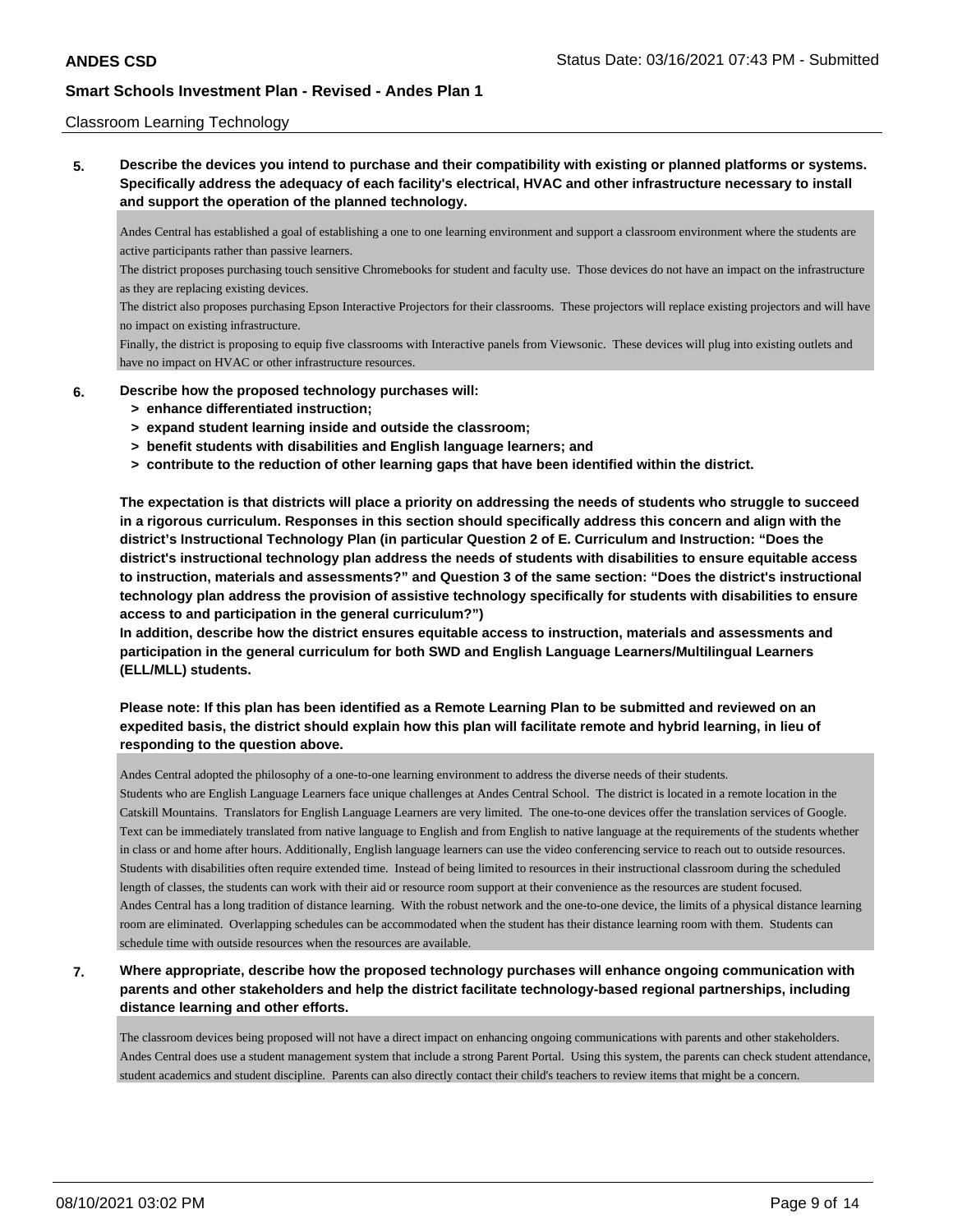#### Classroom Learning Technology

**8. Describe the district's plan to provide professional development to ensure that administrators, teachers and staff can employ the technology purchased to enhance instruction successfully.**

**Note: This response should be aligned and expanded upon in accordance with your district's response to Question 1 of F. Professional Development of your Instructional Technology Plan: "Please provide a summary of professional development offered to teachers and staff, for the time period covered by this plan, to support technology to enhance teaching and learning. Please include topics, audience and method of delivery within your summary."**

**Please note: If this plan has been identified as a Remote Learning Plan to be submitted and reviewed on an expedited basis, the district should provide a statement confirming that the district has provided or will provide professional development on these devices to its staff, in lieu of responding to the question above.**

Andes Central Schools is committed to establishing a one-to-one learning environment for their students. The most important part of this plan is the staff development that must occur before a program can proceed.

For the interactive white boards staff will be trained during a full Professional Development day on the basic use of the WhiteBoards and Projectors as soon as they are installed and up and running by Vendor Support. Training is essential for this tool to be used successfully and to its fullest capability. During the 2021-2022 school year the plan is to have the Lead Teachers on this WhiteBoard and Projector roll out, be available for additional turnkey staff training focusing on content area and grade level instruction. The Lead Teachers will request additional support from the Vendor as needed. There will be 1-2 lead teachers in the elementary school, 1-2 in the upper grades for this project to be successful. There will be continued training for the teachers throughout the year so they can master the WhitetBoards and Projectors for the best academic outcome for their students.

Andes Central has an inventory of chromebooks and the use has been ongoing. With any new staff their first training is for basic competency on the use of Google tools including Mail, Docs, Sheets, and Slides. Upon demonstration of competency, the district network staff and the lead teachers will host Google Classroom training. This class will focus on managing a Google classroom and the use of Google Hangouts for Video conferencing. The current pandemic has created an urgency for relevant professional development so the Lead Teachers will be the presenters. They have the experience on content areas and grade levels to support the implementation of these tools.

The lead teachers will peer review the staff implementation and schedule supplementary training as required for student success with these devices.

- **9. Districts must contact one of the SUNY/CUNY teacher preparation programs listed on the document on the left side of the page that supplies the largest number of the district's new teachers to request advice on innovative uses and best practices at the intersection of pedagogy and educational technology.**
	- By checking this box, you certify that you have contacted the SUNY/CUNY teacher preparation program that supplies the largest number of your new teachers to request advice on these issues.
	- **9a. Please enter the name of the SUNY or CUNY Institution that you contacted.**

College at Oneonta

**9b. Enter the primary Institution phone number.**

#### 607-436-2541

**9c. Enter the name of the contact person with whom you consulted and/or will be collaborating with on innovative uses of technology and best practices.**

Dr. Jan Bowers

**10. To ensure the sustainability of technology purchases made with Smart Schools funds, districts must demonstrate a long-term plan to maintain and replace technology purchases supported by Smart Schools Bond Act funds. This sustainability plan shall demonstrate a district's capacity to support recurring costs of use that are ineligible for Smart Schools Bond Act funding such as device maintenance, technical support, Internet and wireless fees, maintenance of hotspots, staff professional development, building maintenance and the replacement of incidental items. Further, such a sustainability plan shall include a long-term plan for the replacement of purchased devices and equipment at the end of their useful life with other funding sources.**

By checking this box, you certify that the district has a sustainability plan as described above.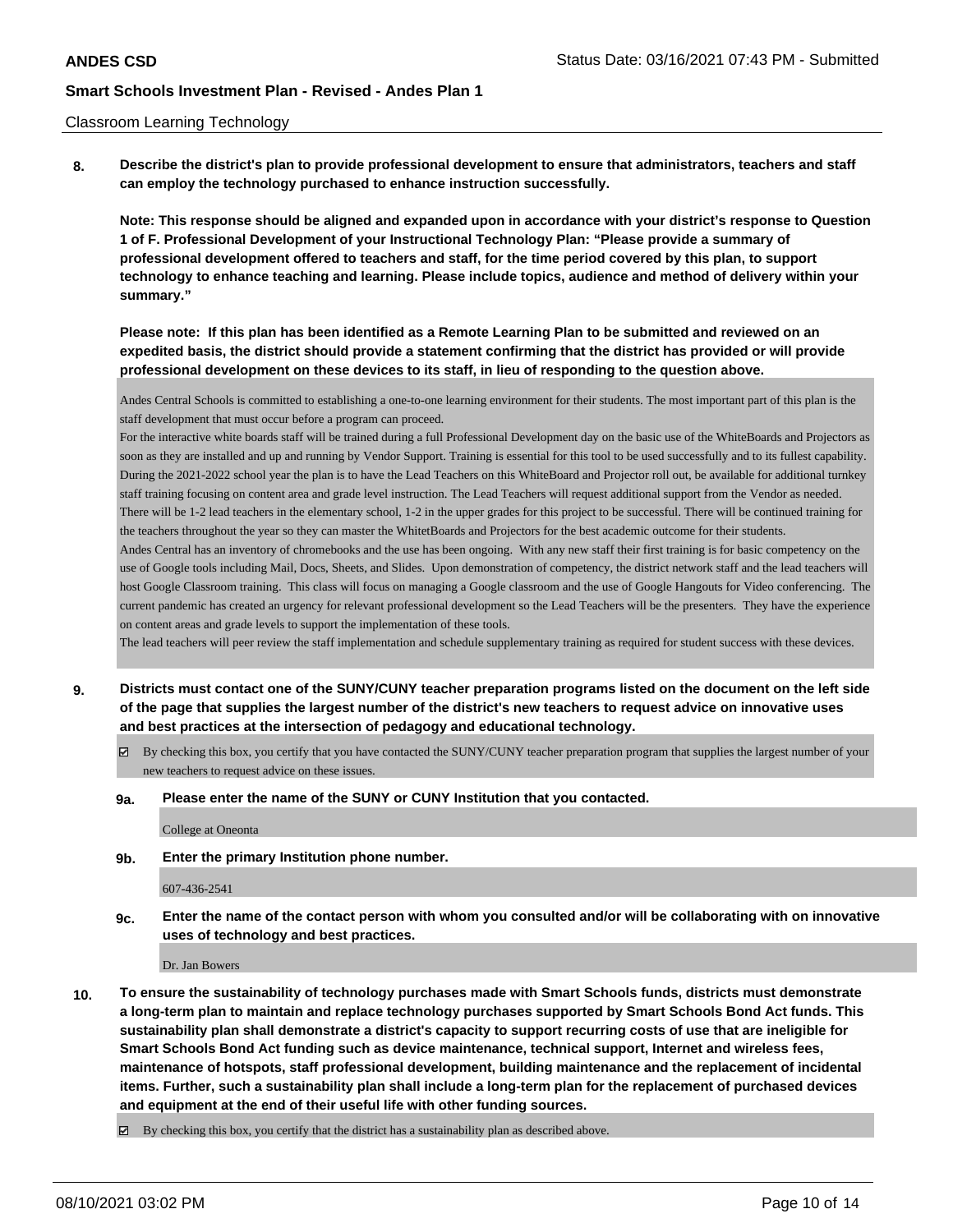Classroom Learning Technology

**11. Districts must ensure that devices purchased with Smart Schools Bond funds will be distributed, prepared for use, maintained and supported appropriately. Districts must maintain detailed device inventories in accordance with generally accepted accounting principles.**

By checking this box, you certify that the district has a distribution and inventory management plan and system in place.

### **12. Please detail the type, quantity, per unit cost and total cost of the eligible items under each sub-category.**

| Select the allowable expenditure | I Item to be Purchased              | Quantity | Cost per Item | <b>Total Cost</b> |
|----------------------------------|-------------------------------------|----------|---------------|-------------------|
| type.                            |                                     |          |               |                   |
| Repeat to add another item under |                                     |          |               |                   |
| each type.                       |                                     |          |               |                   |
| <b>Laptop Computers</b>          | <b>Dell Chromebooks</b>             | 99       | 408.00        | 40.392.00         |
| <b>Other Costs</b>               | Google Licenses                     | 99       | 28.00         | 2.772.00          |
| <b>Other Costs</b>               | Epson 697 Brightlink Projector      | 11       | 2,100.00      | 23,100.00         |
| Interactive Whiteboards          | Viewsonic 70inch Interactive Panels | 5        | 3.500.00      | 17.500.00         |
|                                  |                                     | 214      | 6.036.00      | 83,764            |

### **13. Final 2014-15 BEDS Enrollment to calculate Nonpublic Sharing Requirement (no changes allowed.)**

|            | l Public Enrollment | Nonpublic Enrollment | l Total Enrollment | Nonpublic<br>l Percentage |
|------------|---------------------|----------------------|--------------------|---------------------------|
| Enrollment | -91                 |                      | 91.00              | 0.00                      |

#### **14. If you are submitting an allocation for Classroom Learning Technology complete this table.**

|                          | Public School Sub-Allocation | <b>Estimated Nonpublic Loan</b><br>Amount<br>(Based on Percentage Above) | <b>Estimated Total Public and</b><br>Nonpublic Sub-Allocation |
|--------------------------|------------------------------|--------------------------------------------------------------------------|---------------------------------------------------------------|
| Interactive Whiteboards  | 17,500.00                    | 0.00                                                                     | 17,500.00                                                     |
| <b>Computer Servers</b>  | 0.00                         | 0.00                                                                     | 0.00                                                          |
| <b>Desktop Computers</b> | 0.00                         | 0.00                                                                     | 0.00                                                          |
| <b>Laptop Computers</b>  | 40.392.00                    | 0.00                                                                     | 40.392.00                                                     |
| <b>Tablet Computers</b>  | 0.00                         | 0.00                                                                     | 0.00                                                          |
| <b>Other Costs</b>       | 25,872.00                    | 0.00                                                                     | 25,872.00                                                     |
| Totals:                  | 83,764.00                    | 0                                                                        | 83,764                                                        |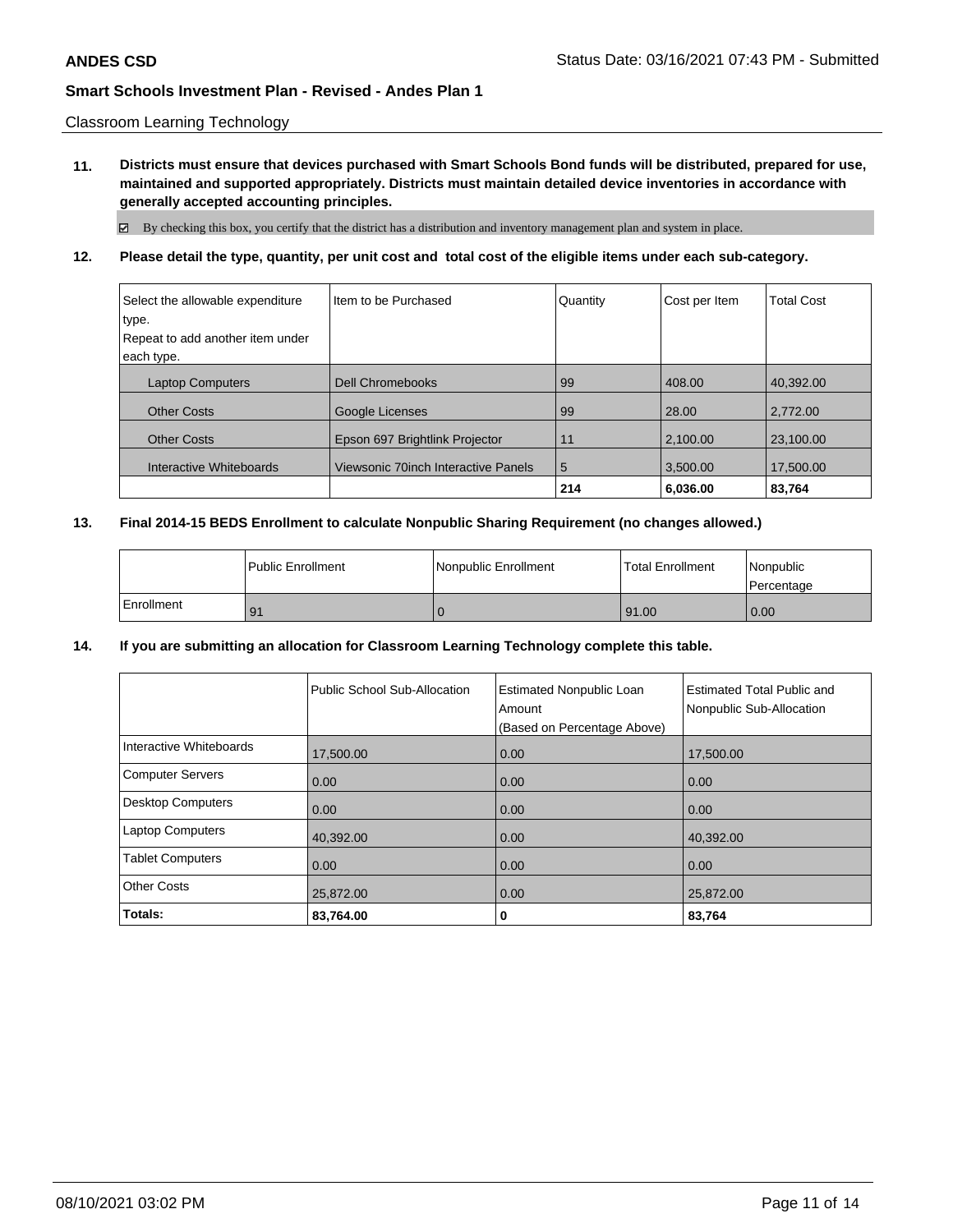#### Pre-Kindergarten Classrooms

**1. Provide information regarding how and where the district is currently serving pre-kindergarten students and justify the need for additional space with enrollment projections over 3 years.**

(No Response)

- **2. Describe the district's plan to construct, enhance or modernize education facilities to accommodate prekindergarten programs. Such plans must include:**
	- **Specific descriptions of what the district intends to do to each space;**
	- **An affirmation that new pre-kindergarten classrooms will contain a minimum of 900 square feet per classroom;**
	- **The number of classrooms involved;**
	- **The approximate construction costs per classroom; and**
	- **Confirmation that the space is district-owned or has a long-term lease that exceeds the probable useful life of the improvements.**

(No Response)

**3. Smart Schools Bond Act funds may only be used for capital construction costs. Describe the type and amount of additional funds that will be required to support ineligible ongoing costs (e.g. instruction, supplies) associated with any additional pre-kindergarten classrooms that the district plans to add.**

(No Response)

**4. All plans and specifications for the erection, repair, enlargement or remodeling of school buildings in any public school district in the State must be reviewed and approved by the Commissioner. Districts that plan capital projects using their Smart Schools Bond Act funds will undergo a Preliminary Review Process by the Office of Facilities Planning.**

**Please indicate on a separate row each project number given to you by the Office of Facilities Planning.**

| Project Number |  |
|----------------|--|
| (No Response)  |  |
|                |  |

**5. Please detail the type, quantity, per unit cost and total cost of the eligible items under each sub-category.**

| Select the allowable expenditure | Item to be purchased | Quantity      | Cost per Item | <b>Total Cost</b> |
|----------------------------------|----------------------|---------------|---------------|-------------------|
| type.                            |                      |               |               |                   |
| Repeat to add another item under |                      |               |               |                   |
| each type.                       |                      |               |               |                   |
| (No Response)                    | (No Response)        | (No Response) | (No Response) | 0.00              |
|                                  |                      | υ             | 0.00          |                   |

**6. If you have made an allocation for Pre-Kindergarten Classrooms, complete this table. Note that the calculated Total at the bottom of the table must equal the Total allocation for this category that you entered in the SSIP Overview overall budget.**

|                                          | Sub-Allocation |
|------------------------------------------|----------------|
| Construct Pre-K Classrooms               | (No Response)  |
| Enhance/Modernize Educational Facilities | (No Response)  |
| <b>Other Costs</b>                       | (No Response)  |
| Totals:                                  | 0.00           |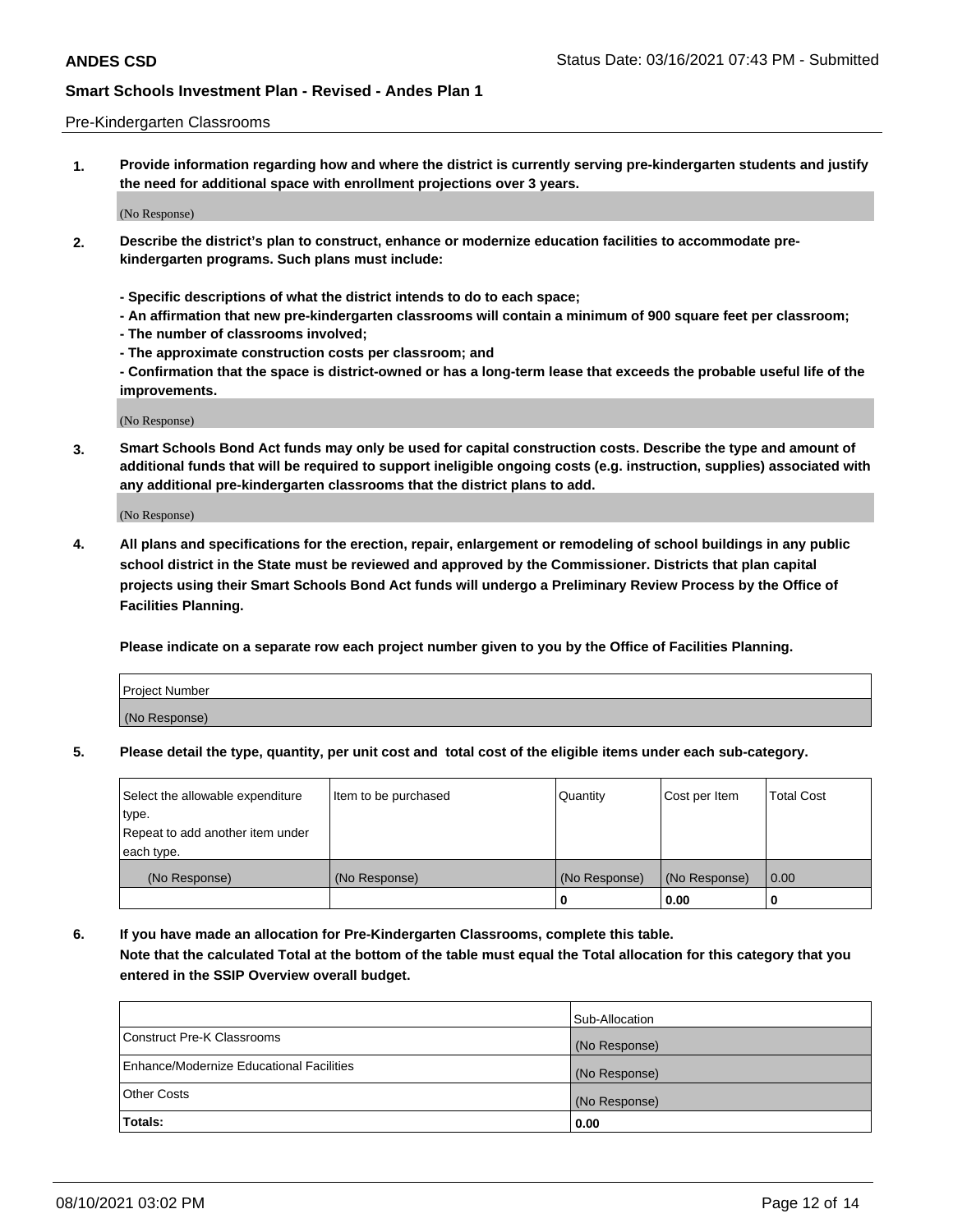Replace Transportable Classrooms

**1. Describe the district's plan to construct, enhance or modernize education facilities to provide high-quality instructional space by replacing transportable classrooms.**

(No Response)

**2. All plans and specifications for the erection, repair, enlargement or remodeling of school buildings in any public school district in the State must be reviewed and approved by the Commissioner. Districts that plan capital projects using their Smart Schools Bond Act funds will undergo a Preliminary Review Process by the Office of Facilities Planning.**

**Please indicate on a separate row each project number given to you by the Office of Facilities Planning.**

| Project Number |  |
|----------------|--|
|                |  |
|                |  |
|                |  |
|                |  |
| (No Response)  |  |
|                |  |
|                |  |
|                |  |

**3. For large projects that seek to blend Smart Schools Bond Act dollars with other funds, please note that Smart Schools Bond Act funds can be allocated on a pro rata basis depending on the number of new classrooms built that directly replace transportable classroom units.**

**If a district seeks to blend Smart Schools Bond Act dollars with other funds describe below what other funds are being used and what portion of the money will be Smart Schools Bond Act funds.**

(No Response)

**4. Please detail the type, quantity, per unit cost and total cost of the eligible items under each sub-category.**

| Select the allowable expenditure | Item to be purchased | Quantity      | Cost per Item | Total Cost |
|----------------------------------|----------------------|---------------|---------------|------------|
| ∣type.                           |                      |               |               |            |
| Repeat to add another item under |                      |               |               |            |
| each type.                       |                      |               |               |            |
| (No Response)                    | (No Response)        | (No Response) | (No Response) | 0.00       |
|                                  |                      | u             | 0.00          |            |

**5. If you have made an allocation for Replace Transportable Classrooms, complete this table. Note that the calculated Total at the bottom of the table must equal the Total allocation for this category that you entered in the SSIP Overview overall budget.**

|                                                | Sub-Allocation |
|------------------------------------------------|----------------|
| Construct New Instructional Space              | (No Response)  |
| Enhance/Modernize Existing Instructional Space | (No Response)  |
| Other Costs                                    | (No Response)  |
| Totals:                                        | 0.00           |